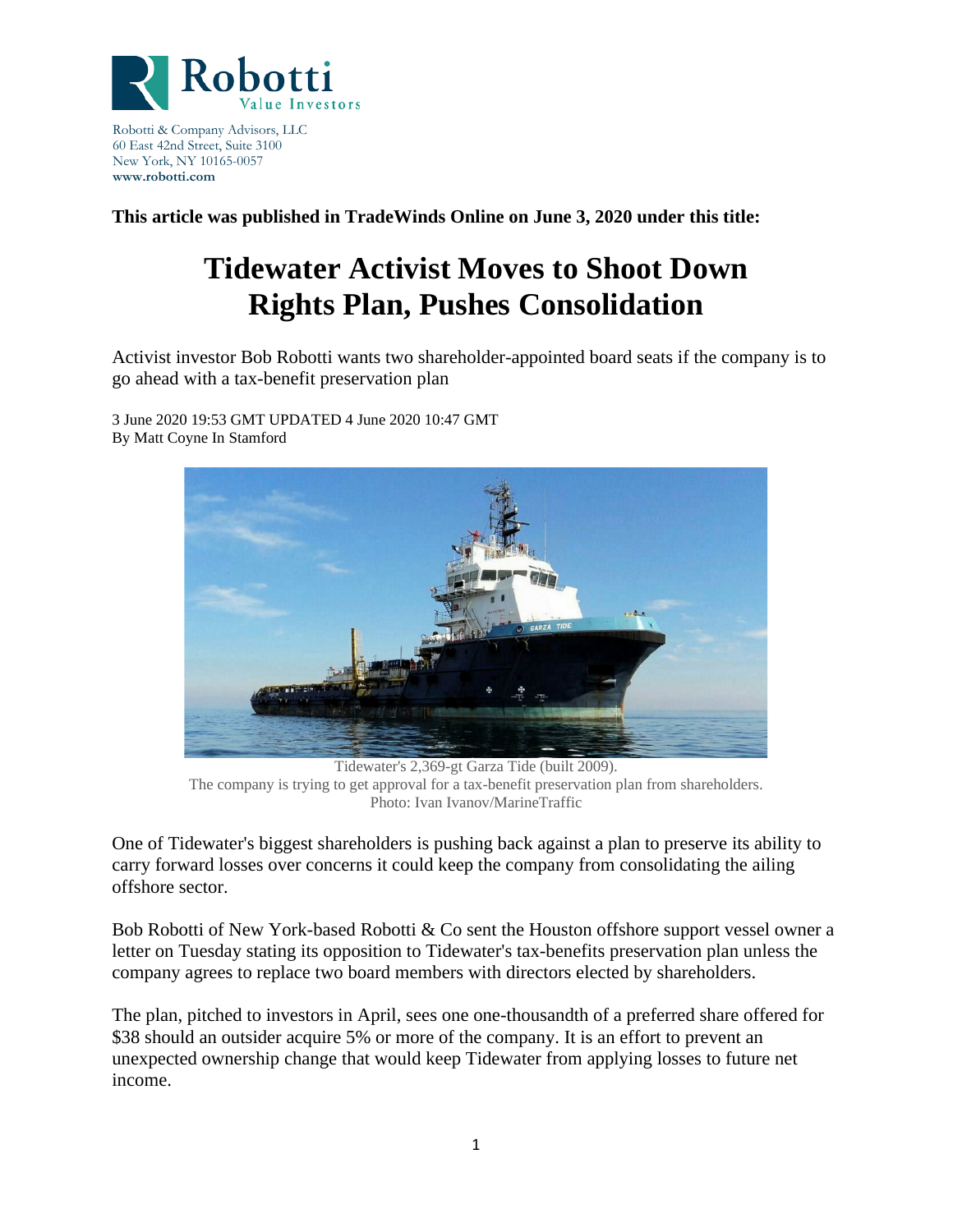"While we have been guiding and patient, as friendly but actively engaged investors, we firmly believe that the time for consolidation is now, and note our concern with the tax plan," Robotti wrote.

"Carpe Diem!" he wrote, using the Latin phrase for "seize the day".

He added that a merger could add between \$50m and \$75m in gross margin and save between \$40m and \$50m.

Robotti — who upped his stake in Tidewater to 3.1m shares, or 7.7%, from 2.9m shares alongside with the letter — wrote that he would not vote for the plan at Tidewater's annual meeting without the two new directors that would look out for shareholders' best interests.

Tidewater shrunk its board from 10 to seven late last year at Robotti's behest after he took a more activist stance.

"The two new directors need to REPLACE NOT EXPAND existing independent board members," the letter read.

"Increasing the number of directors would make the board less efficient and inappropriately increase costs."

Tidewater declined to comment.

Mergers and acquisitions

Consolidation has long been a desire in the offshore sector, which has spent the better part of a decade in a downturn brought on by two oil price collapses, including the one in March.

But potential mergers and acquisition deals have been prevented in part by high levels of debt and a large number of private owners.

Analysts have said the most recent run of cheap oil and the economic downturn brought on by Covid-19 have dragged down the sector once again, but with less protection as companies were already running leaner. One player, Hornbeck Offshore, has already declared bankruptcy.

Tidewater has publicly encouraged consolidation and encouraged competitors to sell ships or scrap them, as it estimates the global offshore fleet was oversupplied by as many as 500 vessels.

At the start of the year, the company said it intended to scrap 46 of its ships, earning it \$40m. On its first quarter earnings call, chief executive Quintin Kneen said that he would speed that process up and expand it, expecting vessel activity to fall off by as much as a quarter.

"We've got to lighten the ship. It's the only way we're going to sail through this storm. You can't sail through the storm dragging a fleet of anchors," he said on the call. (Copyright)